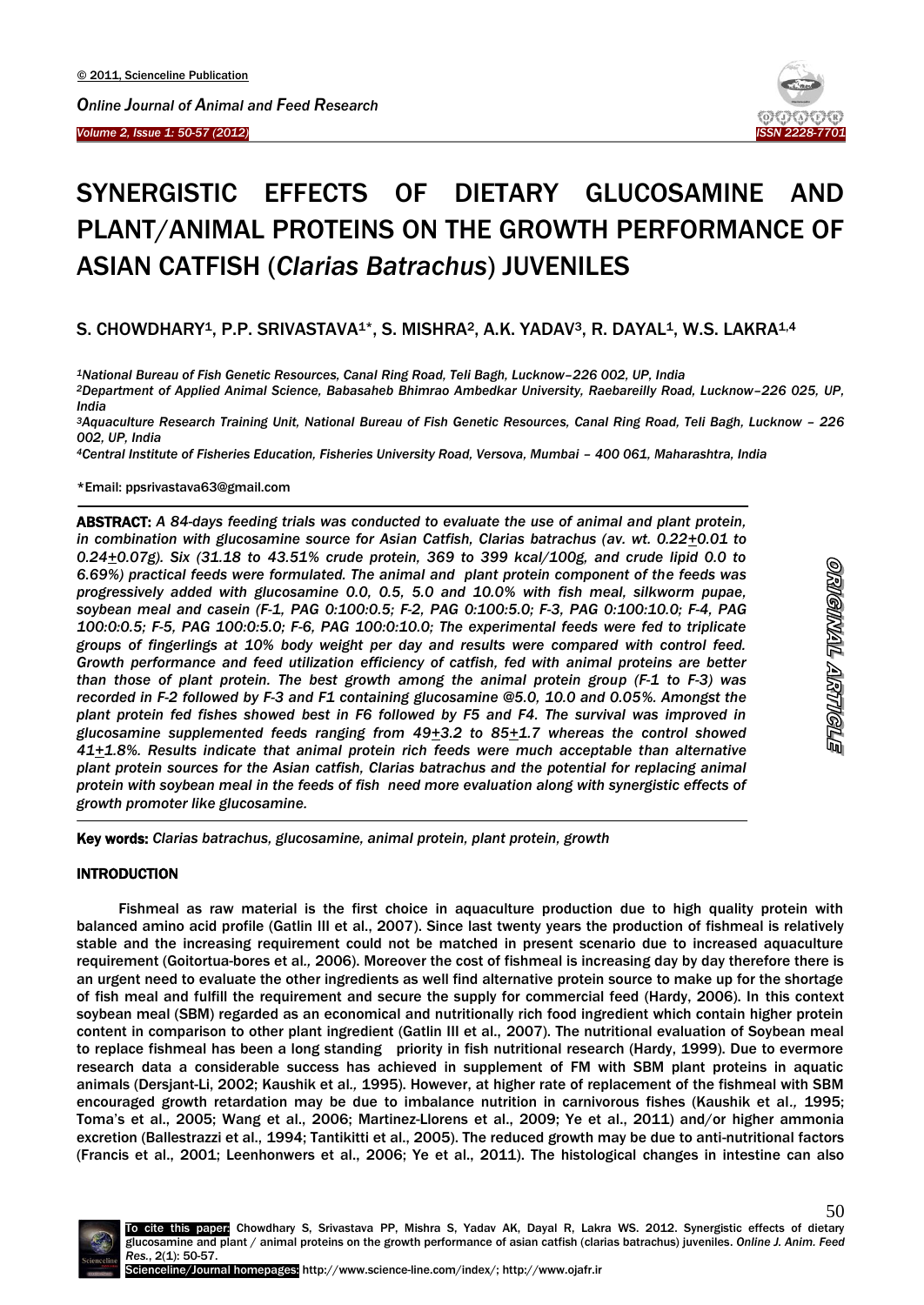reduce growth performance on feeding plant proteins (Boonyaratpalin et al*.,* 1998; Krogdahl et al*.,* 2003; Heikkinen et al., 2006; Wang et al., 2006).

Air- breeding Catfish, *Clarias batrachus* (Family: Clariidae), locally known as Magur, is a fish of great demand and attracts the attention of farmers for its high market value. Feed management determines the viability of aquaculture as it accounts for at least 40-60% of the cost of fish production (Jamu and Ayinla, 2003). Reducing the feeding costs could be key factor for successful development of aquaculture. Protein is the most expensive component in fish feeds hence it is known to require in relatively large amount by several fishes (Delong et al., 1958; Ogino and Saito, 1970; Nose and Arai, 1972; Anderson et al., 1981; Mazid et al., 1979; Wee and Tacon, 1982), the exact level of its requirement for formulation of well-balanced feed and also the most important factor affecting growth performances of fish and feed cost (Lovell, 1989). So it is important to accurately determine the protein requirements for each species and size of cultured fish. Level of dietary protein is of fundamental important because it is significantly influences growth, survival and yield of fish as well as economics of a farming industry by determining the feed cost which is typically the largest operational cost. Glucosamine a amino sugar and a prominent precursor in the biochemical synthesis of glycosylated proteins and lipids synthesize chitin, is one of the most abundant monosaccharide (Horton and Wander 1980, Roseman 2001, Muzzarelli 1977) which composes the exoskeletons of crustaceans and other arthropods. It has been well established that animal protein performs better than plant protein in the growth and nutritive value of cultivable fish (Rao and Kumar 2006). Silkworm pupa is one of the unconventional top class animal proteins (65-67%). Recycling of these wastes into an acceptable source of animal protein in the feed of fish is a big challenge in the pursuit of sustained procedure of inexpensive catfish, *Clarias batrachus* feed. Silkworm pupae (*Bombyx mori*) is a low cost animal protein source, rich in both protein and lipid (Bhuiyan et al., 1989). This study was taken up as huge mortality is recorded at fry stage of this fish in natural condition. Therefore, this experiment was carried out to study the synergistic effects of dietary glucosamine in combinations with Plant/animal proteins on the survival and growth performance of *Clarias batrachus* fry.

# MATERIALS AND METHODS

# Fish and feeding trial

Newly hatched larvae of catfish, *Clarias batrachus* obtained from a single batch of hatchery bred spawned broodstock were used in the experiment after acclimation for one week. In the wet laboratory the experimental fish, *Clarias batrachus* fry (av. wt. 0.22+0.01 to 0.24+0.07g) were subsequently segregated and stocked in separate specially designed plastic pool (capacity 300 l, containing 50 l of tap water with continuous aeration), in a groups of 100 fry in each pool. The experiment consisted of two replicates for each feed and continued for 84 days. The experimental feeds were hand-fed @ 10% of the total body weight. Each scheduled daily ration per batch of fish was divided into two equal proportions and distributed to the fish at 11:00 hr and 17:00 hr respectively. Initial and subsequent fortnightly weight gains (g) were recorded on electronic balance (make: Sartorius). At the end of the experiment 6-8 fish from each treatment were sacrificed and analyzed for proximate composition of the muscles. The water quality parameters were recorded for water temp, pH, dissolved oxygen and total alkalinity.

#### Analytical methods and analysis of data

Proximate compositions of feeds and fish carcasses were analyzed following AOAC (1990) methods. All samples were analysed in triplicate. Dry matter was estimated after drying in oven at 105°C for 24 hours; crude protein (N x 6.25) by the Kjeldahl method after acid digestion; Crude lipid by di-ethyl ether extraction method using Soxhlet apparatus. The performance of the feeds, in terms of the weight gain (%), Specific growth rate (SGR), feed conversion ratio (FCR), Protein efficiency ratio (PER). The growth in length and weight and the survival data were analysed using One-way ANOVA. Duncan's multiple Range test was used to determine which treatment means differed significantly (P<0.05) using SPSS version 16.0.

Weight Gain (%) = {(Final body weight) – (Initial body weight)/(Initial body weight)}x 100

Specific Growth Rate (SGR; % day  $-1$ ) = {(Final body weight) - (Initial body weight)/(experimental days)}x 100 Survival (%) =  $100$  x(No. of total fish - No. of dead fish)/Number of total fish

Biomass = Final average weight x Total no. of fish

# Experimental feeds and feed preparation

Six feeds were prepared by using plant and animal protein in combination with glucosamine source for Asian catfish, *Clarias batrachus*. Ingredients and proximate composition of the experimental feeds are given in Table 1. The natural live feed serves as control. In the experiment six (31.18 to 43.51 % crude protein, 369 to 399 kcal/100g, and crude lipid 0.0 to 6.69%) practical feeds were formulated and their composition is given in Table 2. The animal and plant protein component of the feeds was progressively added with glucosamine 0.0, 0.5, 5.0 and 10.0 % with basic ingredients like fish meal, silkworm pupae, soybean meal and casein (F-1, PAG 0:100:0.5; F-2, PAG 0:100:5.0; F-3, PAG 0:100:10.0; F-4, PAG 100:0:0.5; F-5, PAG 100:0:5.0; F-6, PAG 100:0:10.0. Fishmeal was freshly prepared from in lab from dried trash fishes mainly *Mystus vittatus*, *Puntius sophore*, etc. Live silkworm pupae were procured from Department of Applied Animal Science, Babasaheb Bhimrao Ambedkar University, Raebareilly Road, Lucknow, cultured upto VI<sup>th</sup> Instar larvae and then de-oiled in the lab by di-ethyl-ether (Merck).

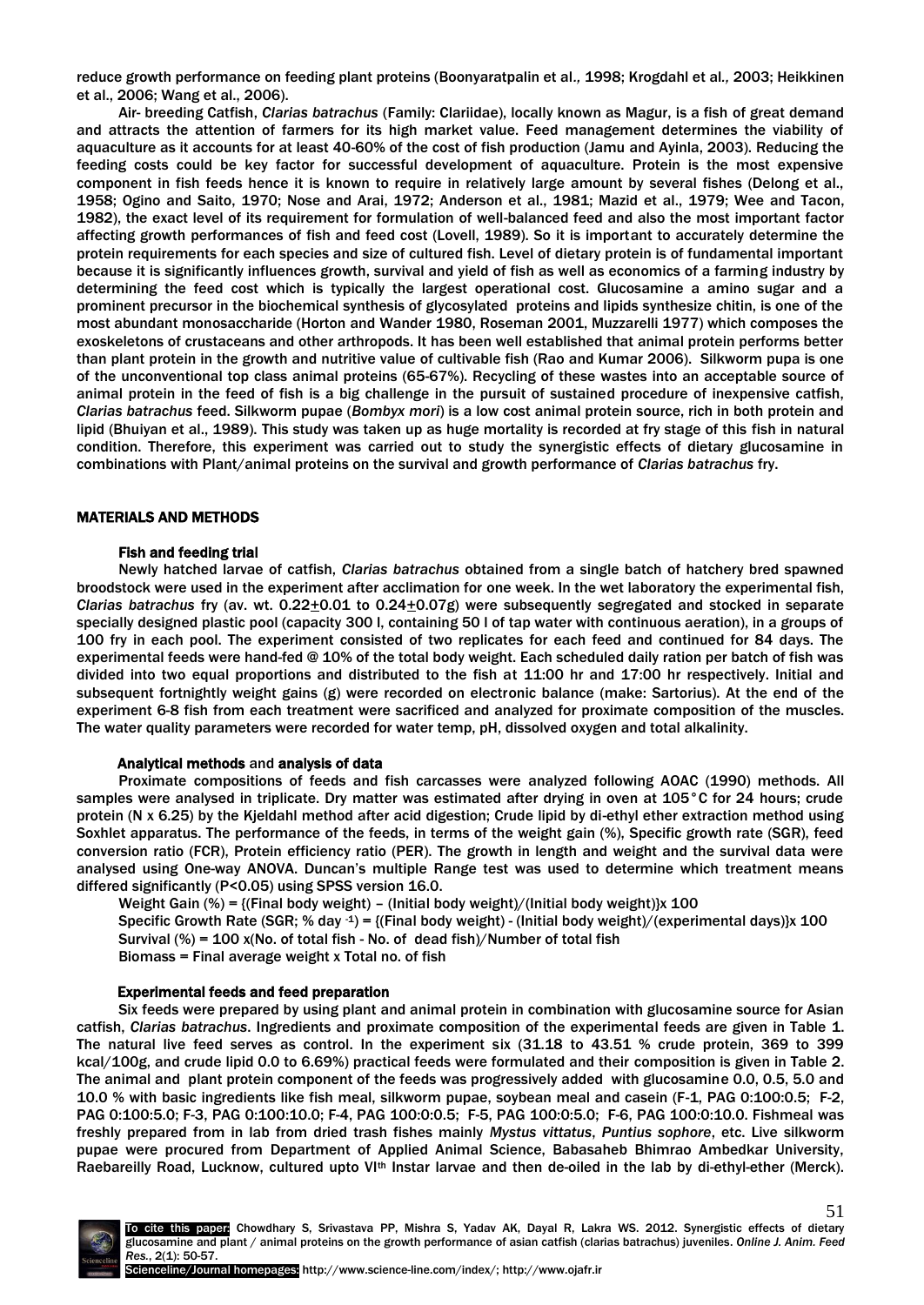The de-oiled pupae was dried in oven at 60ºC for an hour and powdered and used for feed preparation. The feeds were prepared by thoroughly mixing of the dry ingredients in a mixer and water was added to make stiff dough. Each feed was cooked in a pressure cooker for 15minutes for the proper gelatinization of the ingredients. Finally cooked moist feeds were stored in plastic zipped polybags in a freezer (-20ºC) until used.

| Table - 1 Ingredients composition (w/w) of feeds for Clarias batrachus Fry |            |                          |                |                          |                |                |                          |  |  |
|----------------------------------------------------------------------------|------------|--------------------------|----------------|--------------------------|----------------|----------------|--------------------------|--|--|
|                                                                            | F1         | F <sub>2</sub>           | F <sub>3</sub> | F4                       | F <sub>5</sub> | F <sub>6</sub> | <b>Control</b>           |  |  |
| <b>Feeds</b>                                                               | <b>PAG</b> | <b>PAG</b>               | <b>PAG</b>     | <b>PAG</b>               | <b>PAG</b>     | <b>PAG</b>     | <b>NATFO</b>             |  |  |
| <b>Ingredients</b>                                                         | 0.100.0.5  | 0:100:5.0                | 0:100:10.0     | 100:0:0.5                | 100:0:5.0      | 100:0:10.0     |                          |  |  |
| Soybean meal <sup>1</sup>                                                  | 0.0        | 0.0                      | 0.0            | 60.8                     | 60.8           | 60.8           | -                        |  |  |
| <b>Silkworm Pupae</b>                                                      | 20.3       | 20.3                     | 20.3           | 0.0                      | 0.0            | 0.0            |                          |  |  |
| <b>Fish Meal</b>                                                           | 20.3       | 20.3                     | 20.3           | 0.0                      | 0.0            | 0.0            |                          |  |  |
| Casein <sup>2</sup>                                                        | 20.2       | 20.2                     | 20.2           | 0.0                      | 0.0            | 0.0            | $\overline{a}$           |  |  |
| Glucosamine<br>(Chitosamine -HCl) <sup>3</sup>                             | 0.5        | 5.0                      | 10.0           | 0.5                      | 5.0            | 10.0           |                          |  |  |
| Starch <sup>4</sup>                                                        | 32.0       | 27.5                     | 22.5           | 32.0                     | 27.5           | 22.5           | $\overline{\phantom{0}}$ |  |  |
| CMC <sup>5</sup>                                                           | 2.2        | 2.2                      | 2.2            | 2.2                      | 2.2            | 2.2            | $\overline{\phantom{0}}$ |  |  |
| Papain <sup>6</sup>                                                        | 2.0        | 2.0                      | 2.0            | 2.0                      | 2.0            | 2.0            | $\blacksquare$           |  |  |
| $VM + MM$                                                                  | 2.5        | 2.5                      | 2.5            | 2.5                      | 2.5            | 2.5            |                          |  |  |
| Natural -Live food                                                         |            | $\overline{\phantom{0}}$ | $\blacksquare$ | $\overline{\phantom{0}}$ | -              |                | 100.0                    |  |  |
| Total                                                                      | 100        | 100                      | 100            | 100                      | 100            | 100            | 100                      |  |  |

P:A:G= Plant Protein : Animal protein : Glucosamine; CMC=Carboxy–methyl–cellulose. 1HiMedia, Mumbai Lot No: 0000013648; <sup>2</sup> HiMedia, Mumbai Lot No: 0000016171; 3HiMedia, Mumbai, Lot No: 0000028805; 4HiMedia, Mumbai, Lot No: 0000028340; 5HiMedia, Mumbai, Lot No. 0000014218; <sup>6</sup>HiMedia, Mumbai, Lot No. 0000003862; Each kg of Vitamin and mineral mixture named 'Agrimin Forte' contains Vit. A 700000 IU, Vit. D<sup>3</sup> 70000 IU, Vit. E 250mg, Nicotinamide 1000mg, Co 150mg, Cu 1200mg, I 325mg, Fe 1500mg, Mg 6000mg, Mn 1500mg, K 100mg, Se 10mg, Na 5.9mg, S 0.72%, Zn 9600mg, Ca 25.5%, P 12.75% Manufacturer Brindavan Phosphates Pvt. Ltd, 48N, doddaballpur Ind. Area, Doddaballapur – 561 203, India Batch No. BFA-61.

| Table 2 - Calculated values of Protein, carbohydrate, fat and energy composition of feeds |         |         |         |         |         |         |  |  |
|-------------------------------------------------------------------------------------------|---------|---------|---------|---------|---------|---------|--|--|
| <b>Total Protein</b>                                                                      | 43.52   | 43.52   | 43.52   | 31.18   | 31.18   | 31.18   |  |  |
| Carbohydrate                                                                              | 34.70   | 34.70   | 34.70   | 55.98   | 55.98   | 55.98   |  |  |
| <b>Total Fat</b>                                                                          | 6.70    | 6.70    | 6.70    | 0.00    | 0.00    | 0.00    |  |  |
| $GE/$ kg                                                                                  | 3990.48 | 3990.48 | 3990.48 | 3698.46 | 3698.46 | 3698.46 |  |  |
| $KJ.g-1$                                                                                  | 16.76   | 16.76   | 16.76   | 15.53   | 15.53   | 15.53   |  |  |

# RESULTS AND DISCUSSION

Various water quality parameters: water temperature, pH and dissolved oxygen (DO), total alkalinity were observed and found to be least affected by different treatment feeds. The values of all the parameters of ambient water, i.e. temperature, pH, DO and alkalinity were almost similar for all the feeding treatments during the experimental period and were well within the optimal range. The water quality recorded for water temp, pH, dissolved oxygen and total alkalinity as 20 - 24 °C, 6.8 - 7.5, 6.9 - 7.4 ppm and 130 – 138 ppm, respectively.

| Table 3 - Survival Percentage of Clarias batrachus fry reared for 12 weeks                                                                                        |                                                  |                      |                      |                       |  |  |  |  |
|-------------------------------------------------------------------------------------------------------------------------------------------------------------------|--------------------------------------------------|----------------------|----------------------|-----------------------|--|--|--|--|
| Feed                                                                                                                                                              | <b>Stocking Nos.</b><br>$(N=100 X 2$ replicates) | 4 <sup>th</sup> Week | 8 <sup>th</sup> Week | 12 <sup>th</sup> Week |  |  |  |  |
| F <sub>1</sub>                                                                                                                                                    | 200                                              | $87 + 2.5^{\circ}$   | $84 + 2.4a$          | $78 + 1.9b$           |  |  |  |  |
| $F-2$                                                                                                                                                             | 200                                              | $90 + 2.8a$          | $84 + 3.3b$          | $80 + 1.6c$           |  |  |  |  |
| F <sub>3</sub>                                                                                                                                                    | 200                                              | $92 + 1.4a$          | $90 + 2.2a$          | $85 + 1.7$            |  |  |  |  |
| $F-4$                                                                                                                                                             | 200                                              | $65 + 3.1a$          | $52 + 2.2^b$         | $49 + 3.2b$           |  |  |  |  |
| F-5                                                                                                                                                               | 200                                              | $68 + 2.5^{\circ}$   | $62 + 3.7$           | $59 + 3.2c$           |  |  |  |  |
| $F-6$                                                                                                                                                             | 200                                              | $69 + 1.4a$          | $66 + 1.7a$          | $63 + 5.3b$           |  |  |  |  |
| F-7 (control)                                                                                                                                                     | 200                                              | $52 + 1.9^a$         | $46 + 2.4b$          | $41 + 1.8$            |  |  |  |  |
| Same alphabet in superscript in a row represents no significant difference in weight gain $* = p < 0.05$ . The results are of duplicate sets of<br>feeding trial. |                                                  |                      |                      |                       |  |  |  |  |

The survival and average fish weight gain shown graphically in Tables 3 and 4 respectively. The best growth was recorded in fish fed F3 among the animal protein group feeding regime (F1 to F3) as 85 $\pm$ 1.7% in F3 followed by F2, 80 $\pm$ 1.7% and F1, 78 $\pm$ 1.9%. The results are showing dose-dependent effects of glucosamine on the survival. The plant protein based feeds with graded level of glucosamine @ 0.5, 5.0 and 10.0 resulted in an overall poor survival for the *Clarias batrachus* fry and recorded as 49<sup>+</sup>3.2%, 59<sup>+</sup>3.2% and 63<sup>+</sup>5.3% in F4, F5 and F6 respectively. The control feed showing  $41+1.8\%$  survival. The growth of the fry was recorded better in animal

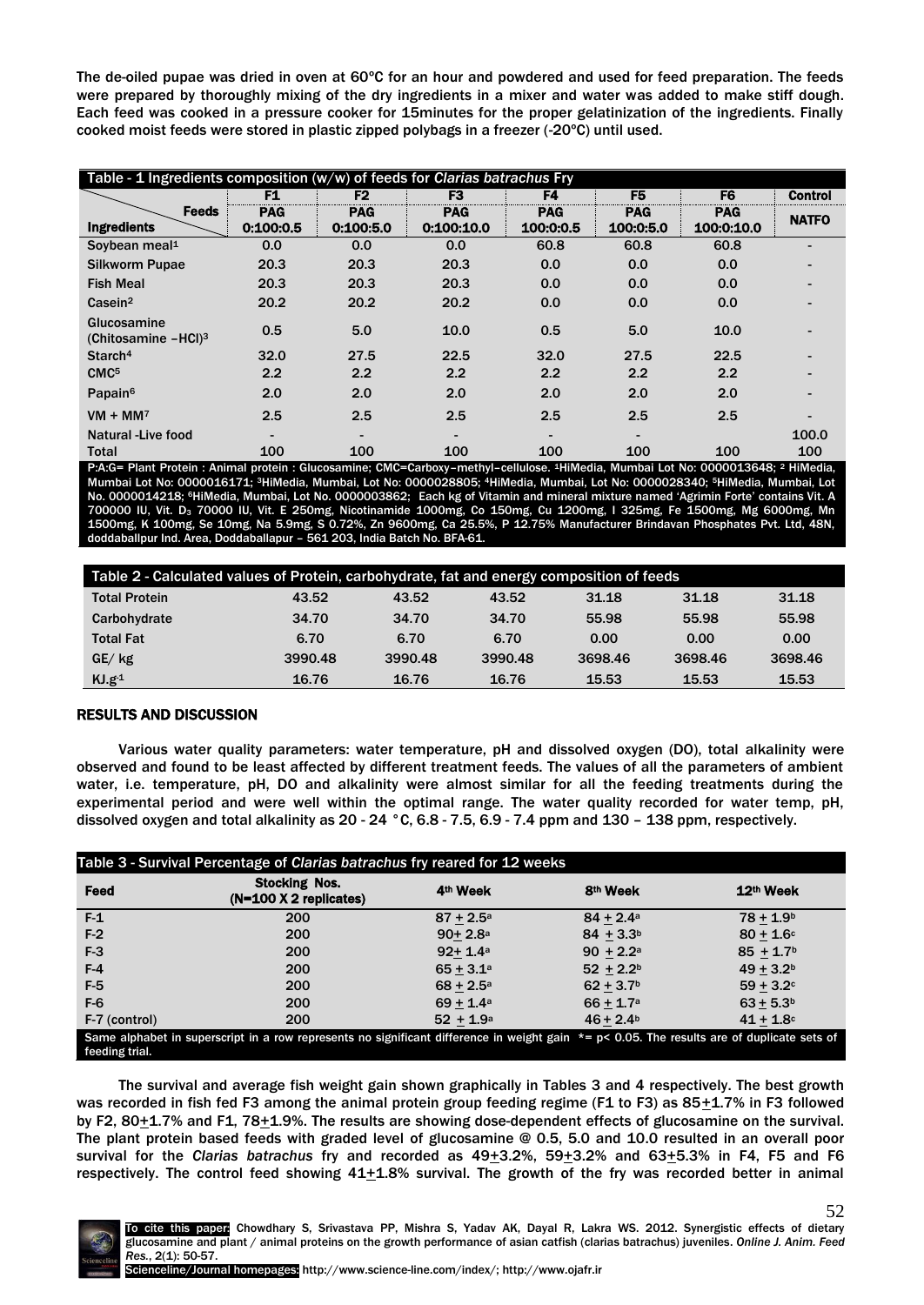protein fed fishes but there is no sign of dose-dependent effects on growth performance. The best growth recorded in F2 which contains 5.0% glucosamine with 100% animal protein. The plant protein diets showed poor growth in comparison to animal protein diets. The control showed poor growth after 12th week. The results are shown in Table 4. The results of FCR, SGR, PER, Feed intake and Protein intake are shown in Table 5. The FCR, SGR, PER, feed intake, protein intake ranged between  $1.6 \pm 0.2$  to  $2.4 \pm 0.2$ ; 36.64 to  $170.5\%$ ; 0.94 $\pm 0.1$  to  $1.75 \pm 0.03$ ; 129+11.0 to 600.0+31; 87+6 to 187.6+11. The synergistic growth on supplementing protein and glucosamine showed significant variation (p<0.05) in case of weight gain, FCR, SGR, PER, However there is no change (p>0.05) in feed intake and protein intake in all the treatments.

| Table 4 - Growth of Clarias batrachus fry reared for 12 weeks                                                                                                          |                              |                              |                              |                            |  |  |  |  |
|------------------------------------------------------------------------------------------------------------------------------------------------------------------------|------------------------------|------------------------------|------------------------------|----------------------------|--|--|--|--|
| <b>Feeds</b>                                                                                                                                                           | <b>In</b>                    | 4 <sup>th</sup> week         | 8 <sup>th</sup> week         | 12 <sup>th</sup> week      |  |  |  |  |
| F <sub>1</sub>                                                                                                                                                         | $0.24 \pm 0.01$ <sup>a</sup> | $0.28 \pm 0.04$ <sup>b</sup> | $0.29 \pm 0.04$ <sup>b</sup> | $0.38 + 0.02$              |  |  |  |  |
| F <sub>2</sub>                                                                                                                                                         | $0.23 \pm 0.02$ <sup>a</sup> | $0.21 + 0.03$ <sup>a</sup>   | $0.37 \pm 0.02$              | $0.56 \pm 0.04$            |  |  |  |  |
| F <sub>3</sub>                                                                                                                                                         | $0.23 \pm 0.01$ <sup>a</sup> | $0.31 + 0.02b$               | $0.37 \pm 0.01$ c            | $0.46 \pm 0.02$ d          |  |  |  |  |
| F4                                                                                                                                                                     | $0.22 \pm 0.02$ <sup>a</sup> | $0.29 \pm 0.01$              | $0.33 \pm 0.02$              | $0.29 \pm 0.01$            |  |  |  |  |
| F <sub>5</sub>                                                                                                                                                         | $0.28 + 0.03a$               | $0.20 \pm 0.04$ b            | $0.26 \pm 0.02$ a            | $0.31 + 0.03c$             |  |  |  |  |
| F <sub>6</sub>                                                                                                                                                         | $0.24 \pm 0.02$ <sup>a</sup> | $0.26 \pm 0.02$ <sup>b</sup> | $0.30 + 0.01$                | $0.36 + 0.01$ <sup>d</sup> |  |  |  |  |
| F7 (control)                                                                                                                                                           | $0.22 \pm 0.01$ <sup>a</sup> | $0.29 \pm 0.02$ <sup>b</sup> | $0.33 \pm 0.02$              | $0.30 + 0.01$              |  |  |  |  |
| Same alphabet in superscript in a row represents no significant difference in weight gain; $*=p< 0.05$ . The results are of duplicate sets (n =2)<br>of feeding trial. |                              |                              |                              |                            |  |  |  |  |

In the present study, the experimental feeds were formulations with different protein are based on previous reports (Kikuchi, 1999; Kim et al., 2002, 2006; Cho et al., 2006 and Ye et al., 2011). In the study, the differences observed in the performance of the dietary animal and plant protein feeds in combination with graded level of glucosamine (0.5, 5.0, 10.0). The experimental feeds F1, F2 and F3 with animal protein along with glucosamine (0.5, 5.0, 10.0), performed better than the plant proteins based feeds F4, F5 and F6. Dietary proteins dietary protein plays a dominant role in fish growth (Cowey et al., 1972; Satia, 1974; Cho et al., 1976).On the basis of average specific growth rate and % live weight gain, an improvement in growth response was noticed with increase in dietary protein level up to maximum of 35% animal protein (casein) content and thereafter a decrease with further increase in dietary protein concentration (Das and Ray, 1991). The present study showed that different protein types (plant or animal) significantly affected the growth and feed utilization of Asian catfish, Clarias batrachus. The negative effects of weight gain, FCR, PER in response to dietary plant protein suggesting that dietary plant protein type is poorly suitable than animal protein. Similar reports are made by Ye et al. (2011) in Japanese Flounder using soybean meal more than 16% and Kikuchi (1999), who found that 43% of fishmeal protein could be replaced by soybean meal (25%) in combination with bloodmeal (10%) or corn gluten meal (10%) and blue murrels meat (5%). The data in present study on *Clarias batrachus* indicated that tolerance to animal protein substitution by plant protein in combination with glucosamine was somewhat low. According to Rao and Kumar (2006), experiment conducted to know the effect of animal protein incorporated formulated feeds on the growth and nutritive value of Rohu fingerlings, the test feeds containing 35% dietary protein level, showed better performance in growth and fertilization than the control feed having only plant protein and also the test feeds having higher protein levels. This infers that the plant protein (GOC) can be replaced by squillameal (an animal protein), which is very much similar to our results. Fish meal has superior nutritive values over other animal proteins (Seeenappa and Devraj, 1995) and plant proteins (Eyo, 1991), because of its well balanced amino acid compositions and their bioavailability (Moon and Gatlin, 1994), which influenced the performance of animal (Gaylord and Gatlin, 1996). 0.5 glucosamine with animal protein gives better results than 5.0 or 10.0 % glucosamine with animal protein which shows that 0.5% levels of glucosamine good for the health of fish. Similar results have been reported by Mollah and Alam (1990), who obtained value of 15% carbohydrate (glucosamine 5.0, 10.0) in the feed showed retardation of growth. Further, the foregoing results agree and extend the findings of Chakraborty et al. (1973) by showing that silkworm pupae (animal protein), groundnut and wheat bran was better utilized by fry *Labeo rohita* and *Cirrhinus mrigala* than that of mustard oilcake and rice bran. Prawn shell waste protein is rich in essential amino acids (Forster 1975; Penaflorida, 1989). Dietary glucosamine was found to be a growth promoting factor in shrimp (Kitabayanshi et al., 1971) and the shell (chitin) in shrimp waste growth promoting agents for the prawn *Penaeus indicus* (Vaitheswaran et al., 1986). The effect of dietary chitin on the growth and survival of juvenile *P*. *monodon* was studied by various workers (Lan and Pan 1993; Sudaryono et al., 1996). In the present experiment, conducted to know the effect of animal and/or plant protein incorporated with glucosamine (at graded levels of 0.5, 5.0, 10.0), the test feed F1 (100% animal protein with 0.5 % glucosamine) showed better performance in survival and growth than the other feeds containing plant proteins. Growth performance and feed utilization efficiency of this catfish, fed feeds with animal protein are better than those of plant protein. Results indicate that animal protein rich feeds were much acceptable than alternative plant protein sources for the Asian catfish, *Clarias batrachus* and the potential for replacing animal protein with soybean meal in the feeds of fish need more evaluation along with synergistic effects of growth promoter like glucosamine. Results indicate that animal protein rich feeds with glucosamine were much acceptable than natural feeds for Asian catfish, *Clarias batrachus*.



53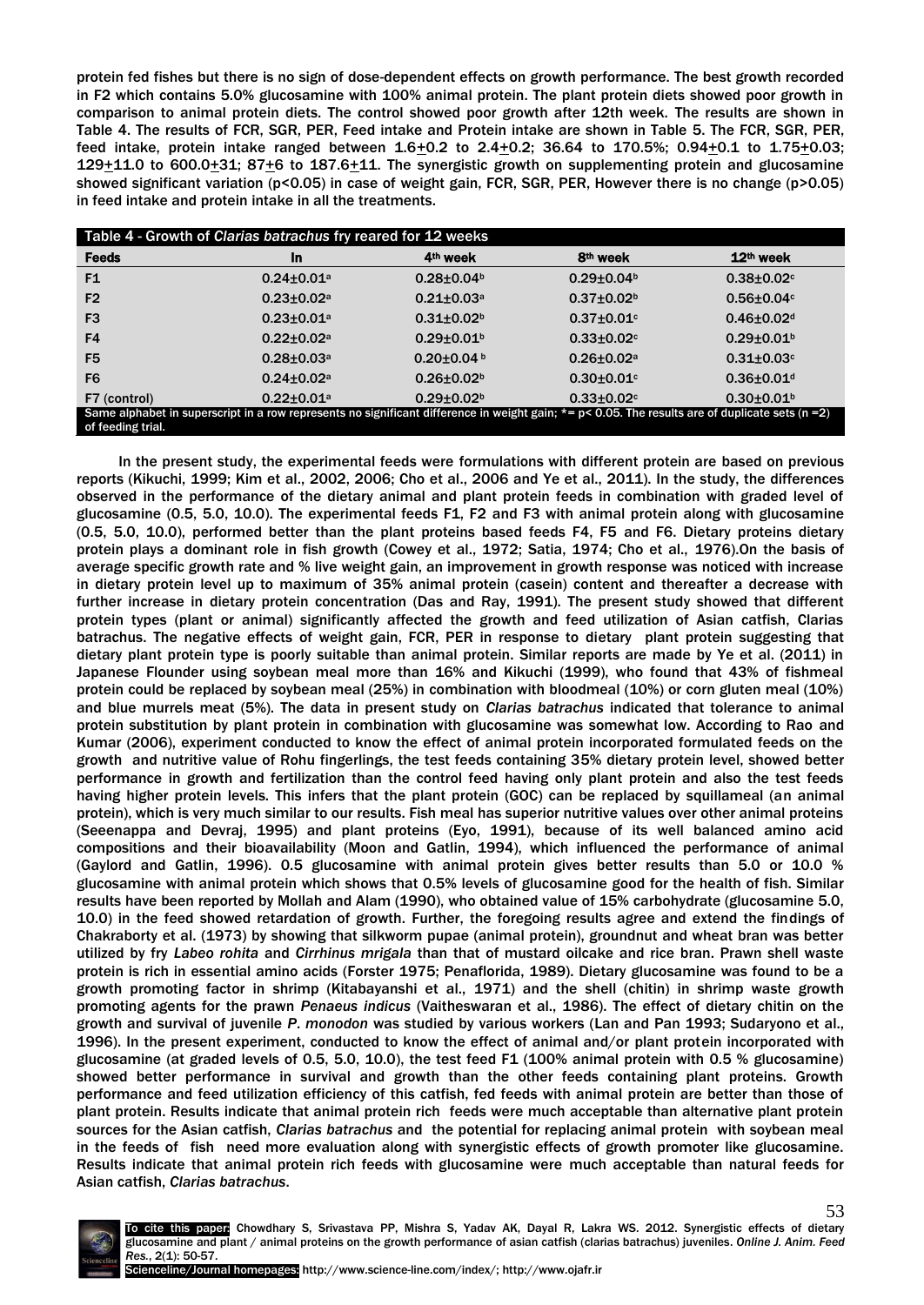| Table 5 - Growth performance, nutrient utilization in Clarias batrachus fry reared for 12 weeks |                                    |                                              |                              |                                                      |                                                    |                                          |                  |        |                              |                             |                                         |
|-------------------------------------------------------------------------------------------------|------------------------------------|----------------------------------------------|------------------------------|------------------------------------------------------|----------------------------------------------------|------------------------------------------|------------------|--------|------------------------------|-----------------------------|-----------------------------------------|
| Items<br>Feed                                                                                   | <b>Dietary</b><br>Glucosa-<br>mine | <b>Animal: Plant</b><br><b>Protein Ratio</b> | In wt $(g)$                  | 4 <sup>th</sup> week<br>wt. gain %<br>(up to $4$ wk) | 8 <sup>th</sup> week<br>wt. gain %<br>(up to 8 wk) | 12th week<br>wt. gain %<br>(up to 12 wk) | FCR%             | SGR%   | PER %                        | <b>Feed intake</b><br>(mg)  | <b>Protein</b><br><b>intake</b><br>(mg) |
| F1                                                                                              | 0.5                                | 100:0                                        | $0.24 \pm 0.07$ a            | $16.6 + 1.2a$                                        | $20.8 + 1.3a$                                      | $58.3 \pm 4.7$ <sup>a</sup>              | $2.4 \pm 2.0$ a  | 69.11  | $1.31 \pm 0.04$ a            | $342 \pm 20a$               | $106 \pm 4a$                            |
| F <sub>2</sub>                                                                                  | 5.0                                | 100:0                                        | $0.23 \pm 0.02$ <sup>a</sup> | $-8.7 \pm 0.9^{\rm b}$                               | $60.8 + 4.5b$                                      | $143.5 \pm 8.3$ <sup>b</sup>             | $1.9 + 0.1b$     | 170.5  | $1.75 \pm 0.03$ <sup>b</sup> | $600 + 31b$                 | $187.6 \pm 11^{b}$                      |
| F <sub>3</sub>                                                                                  | 10.0                               | 100:0                                        | $0.23 \pm 0.01$ <sup>a</sup> | $34.78 \pm 3.1$ <sup>c</sup>                         | $60.6{\pm}3.1^{\circ}$                             | $100.1 \pm 7.6$ c                        | $1.9 + 0.2b$     | 118.8  | $1.74 \pm 0.05^{\circ}$      | $420 \pm 18$                | $130.9 + 8c$                            |
| F4                                                                                              | 0.5                                | 0:100                                        | $0.22 \pm 0.02$ a            | $31.8 + 2.1$                                         | $50.0 + 4.1$                                       | $31.0 + 2.7$ <sup>d</sup>                | $2.4 \pm 0.03$ a | 36.64  | $0.94 \pm 0.01$ <sup>d</sup> | $170 \pm 10$ d              | 73.9±5 <sup>d</sup>                     |
| F <sub>5</sub>                                                                                  | 5.0                                | 0:100                                        | $0.22 \pm 0.03$ a            | $-9.1 \pm 1.3$                                       | $18.1 \pm 2.0^{\circ}$                             | $40.8 \pm 3.2$ <sup>e</sup>              | $2.1 \pm 0.1$ c  | 48.30  | $1.03 \pm 0.04$ <sup>d</sup> | $201 \pm 20$ <sup>e</sup>   | $87.0 \pm 6$ <sup>e</sup>               |
| F <sub>6</sub>                                                                                  | 10.0                               | 0:100                                        | $0.24 \pm 0.02$ <sup>a</sup> | $8.33 \pm 0.41$ <sup>d</sup>                         | $25.0 + 3.3d$                                      | $50.1 + 4.8$ <sup>f</sup>                | $2.0 + 0.3c$     | 59.6   | $1.20 \pm 0.02$ a            | $230 + 28$ <sup>f</sup>     | $100.0 + 8a$                            |
| F <sub>7</sub>                                                                                  |                                    |                                              | $0.22 \pm 0.01$ a            | $31.7 + 1.8$ c                                       | $50.6 \pm 2.7$                                     | $36.4 \pm 2.8$ d                         | $1.6 + 0.2d$     | 43.07  |                              | 129±11g                     |                                         |
|                                                                                                 | 0.5                                |                                              | $0.23 \pm 0.01$ a            | $24.2 \pm 1.8$ d                                     | $35.4 \pm 2.8$ <sup>e</sup>                        |                                          | $2.4 \pm 0.1$ a  | 52.82  | $1.13 \pm 0.07$ <sup>d</sup> | 254±22.7 <sup>d</sup>       | $90.4 \pm 6.1$ <sup>e</sup>             |
|                                                                                                 | 5.0                                | $\blacksquare$                               | $0.22 \pm 0.03$ a            | $-8.9 + 0.8b$                                        | $39.5 \pm 3.7$ <sup>e</sup>                        | 44.6±3.6 <sup>e</sup>                    | $2.0 \pm 0.2$    | 52.83  | $1.41 \pm 0.10$ <sup>a</sup> | $401 \pm 30.2$ <sup>d</sup> | $137.3 \pm 8.7$ <sup>c</sup>            |
|                                                                                                 | 10.0                               | $\blacksquare$                               | $0.24 \pm 0.02$ <sup>a</sup> | $21.5 + 2.5$ d                                       | $42.8 + 2.9$ <sup>f</sup>                          |                                          | $1.95 \pm 0.3$ c | 52.80  | $1.48 \pm 0.11$ <sup>e</sup> | 325±21.6 <sup>d</sup>       | $115.4 \pm 8.2$                         |
| Animal<br>Protein 100<br>%                                                                      | $\overline{\phantom{a}}$           | 100:0                                        | $0.23 \pm 0.04$ a            | $14.3 \pm 1.1$ <sup>a</sup>                          | $47.4 \pm 5.1$ <sup>c</sup>                        | $92.1 \pm 6.3$ c                         | $2.06 \pm 0.2$   | 109.36 | $1.61 \pm 0.14$ <sup>d</sup> | 454±28.4 <sup>d</sup>       | $141.7 \pm 10.1$ c                      |
| <b>Plant</b><br>protein<br>%100                                                                 | $\overline{\phantom{a}}$           | 0:100                                        | $0.23 \pm$<br>0.03a          | $10.3 \pm 0.9$ d                                     | $31.0 \pm 2.2$                                     | 75.2±4.1g                                | $2.2 \pm 0.1$ d  | 89.25  | $1.06 \pm 0.08$ <sup>d</sup> | $203 \pm 13.1$ <sup>e</sup> | $86.9{\pm}6.7$ <sup>e</sup>             |

Mean Values in same column with different superscript letters are significantly different (P <0.05). Values are mean  $\pm$  SE of duplicate determinations (n=2); In = Initial weight of fish before feeding; SGR=Specific Growth Ratio; FCR = Feed Conversion Ratio; PER = Protein Efficiency Ratio. FI = Feed Intake; PI = Protein Intake

Table 6 - Whole body proximate composition (g.kg-1 DM) of *Clarias batrachus* fry fed feeds containing different proteins (animal or plant protein origin) for 12th week

| wccn                                                                                                   |                      |               |                           |                |                           |                           |                           |                    |  |  |
|--------------------------------------------------------------------------------------------------------|----------------------|---------------|---------------------------|----------------|---------------------------|---------------------------|---------------------------|--------------------|--|--|
| Parameters (g.kg-1)                                                                                    | In W <sub>t</sub>    |               | F <sub>2</sub>            |                |                           | F5                        | F6                        | <b>F7(Control)</b> |  |  |
| <b>Moisture</b>                                                                                        | $72.2 + 2.1^{\circ}$ | $70.3 + 2.0b$ | $70.8 + 2.8$ <sup>b</sup> | $71.2 + 2.2b$  | $70.8 + 1.8$              | $70.7 + 2.7$ <sup>b</sup> | $73.1 + 2.5^{\circ}$      | $70.3 + 1.9b$      |  |  |
| Crude Fat                                                                                              | $6.8 + 0.3^{\circ}$  | $8.7 + 0.4b$  | $8.5 + 0.3b$              | $8.3 + 0.2b$   | $7.0 + 0.5^{\circ}$       | $6.9 + 0.3$ <sup>a</sup>  | $6.5 + 0.2^a$             | $7.2 + 0.3$ c      |  |  |
| <b>Crude Protein</b>                                                                                   | $56.3 + 2.1a$        | $57.6 + 2.9b$ | $59.7 + 1.8$ °            | $58.1 + 2.6^b$ | $56.2 + 1.8$ <sup>a</sup> | $56.9 + 2.9^{\circ}$      | $56.0 + 3.2$ <sup>a</sup> | $57.5 + 2.4b$      |  |  |
| <b>Dry Matter</b>                                                                                      | $24.2 + 1.5^{\circ}$ | $26.1 + 1.3b$ | $25.6 + 1.2b$             | $25.8 + 1.2b$  | $28.1 + 1.7$ °            | $27.5 + 1.6$ °            | $23.2 + 1.1^a$            | $26.9 + 1.4b$      |  |  |
| Mean Values in same column with different superscript letters are significantly different $(P < 0.05)$ |                      |               |                           |                |                           |                           |                           |                    |  |  |



To cite this paper Chowdhary S, Srivastava PP, Mishra S, Yadav AK, Dayal R, Lakra WS. 2012. Synergistic effects of dietary glucosamine and plant / animal proteins on the growth performance of asian catfish (clarias batrach juveniles. *Online J. Anim. Feed Res.*, 2(1): 50-57.

54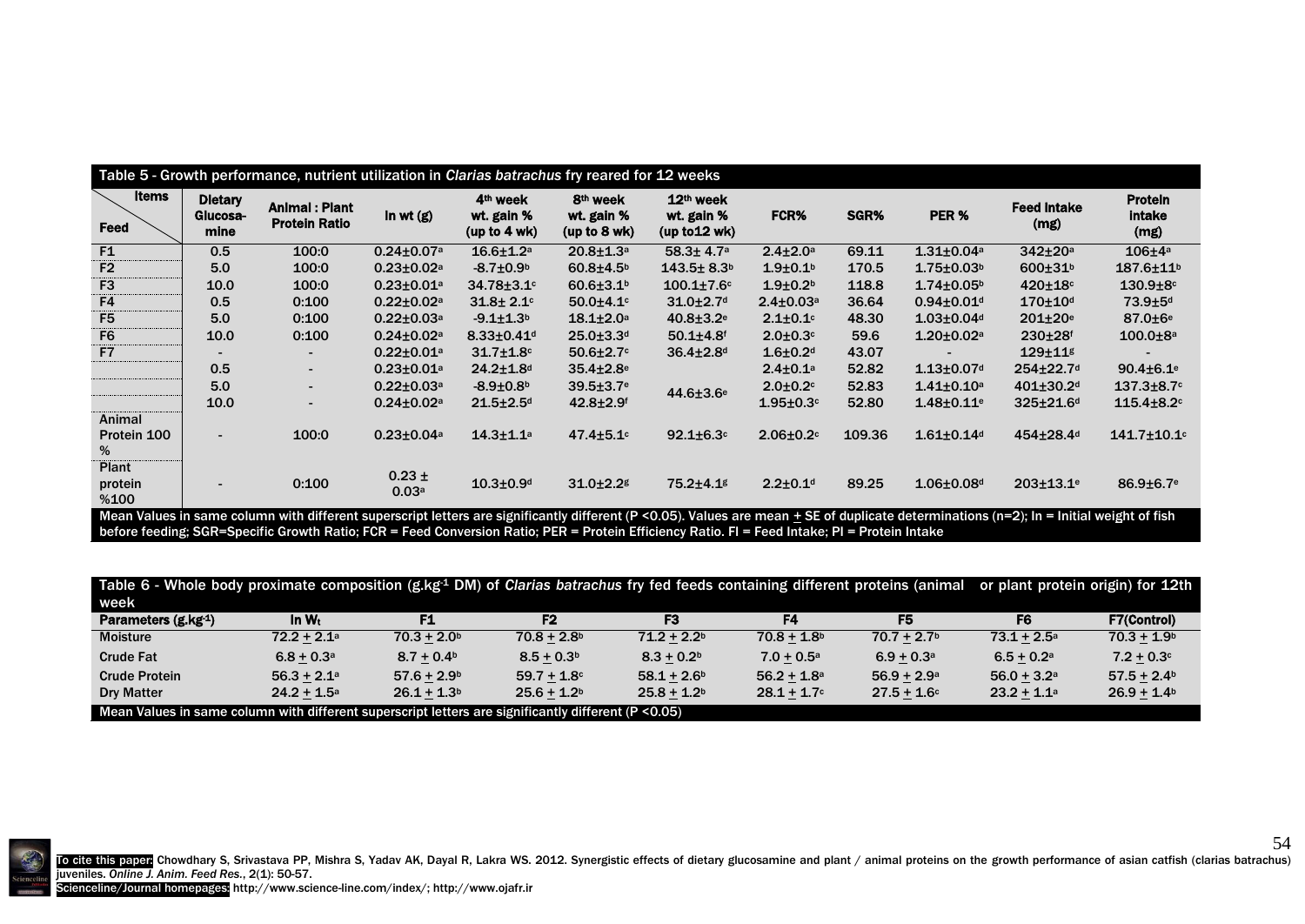The results suggest that the feeding habit of the fish with small crustaceans is met by the addition of glucosamine therefore, it is confirmed that glucosamine has impact on growth promotion in this fish*.* And the potential for replacing animal protein with soybean meal in the feeds of fish need more evaluation along with synergistic approach of incorporating glucosamine. Inclusion of plant protein blend affected growth performance and reduced growth performances and even not compensated by increased feed intake.

#### ACKNOWLEDGEMENT

Authors are grateful to the Director of the institute for providing the facilities to conduct the experiments.

# REFERENCES

- Anderson RJ, Kienbolz EW and Flickinger SA (1981). Protein requirements of small mouth bass and largemouth bass. Journal of Nutrition, 111: 1085-1097.
- AOAC(Association of Official Analytical Chemists) (1990) In: *Official Methods of Analysis of the Association of Official Analytical Chemists* , 15th edn (ed. by K. Helrich), p. 1298, Association of Official Analytical Chemists, Arlington, Virginia.
- Ballestrazzi R, Lanari D, D'Agaro E and Mion A (1994). The effect of dietary protein level and source on growth, body composition, total ammonia and reactive phosphate excretion of growing sea bass (*Dicentrarchus labrax*). Aquaculture 127:197–206.
- Bhuiyan AK MA, Begum M and Hoq ME (1989) Final report on the survey of potential fish feed ingredients of Bangladesh on the basis of their availability and biochemical composition. Fisheries Research Institute, Mymensingh, 70 pp.
- Boonyaratpalin M, Suraneiranat P and Tunpibal T(1998). Replacement of fishmeal with various types of soybean products in diets for the Asian seabass, *Lates calcarifer*. Aquaculture 161: 67- 78.
- Chakrabarthy R D, Sen PR and Kowtal GV (1973). Observations on the relative usefulness of different feeds for carp spawn and fry. Journal of Inland Fishery Society of India. 5: 182-188.
- Cho CY, Slinger S J & Bayley HS (1976). Influence of level and type of dietary protein and level of feeding on feed utilization by Rainbow trout. Journal of Nutrition, 106: 1547-1556.
- Cho SH, Lee SM, Park BH, Lee SM (2006). Effect of feeding ratio on growth and body composition of juvenile olive flounder *Paralichthys olivaceus* fed extruded pellets during the summer season. Aquaculture, 251: 78–84.
- Cowey CB, Pope JA Adron JW & Blair A (1972). Studies on the nutrition of marine flatfish; the protein requirements of plaice (*Pleuronectes platessa*). British Journal of Nutrition 28: 447-456.
- Das I and Ray AK (1991). Growth response and feed conversion efficiency in *Cirrhinus mrigala* (Ham.) fingerlings at varying dietary protein levels. Journal of Aquaculture in the Tropics 6: 179-185.
- Delong DC, Halver JE and Mertz ET (1958). Nutrition of salmonid fishes–VI. Protein requirements of Chinook salmon at two water temperatures. J. Nutri (65): 589-5 99.
- Dersjant-Li Y (2002). The use of soy protein in aquafeeds. *In*: Cruz-Sua´rez LE, Ricque-Marie D, Tapia-Salazar M, Gaxiola-Corte´s MG, Simoes N (eds) Avances en Nutricio´n Acuı´cola VI. Memorias del VI Simposium Internacional de Nutricio´n Acuı´cola. 3 al 6 de Septiembre del 2002. Cancu´n, Quintana Roo, Me´xico, *pp* 541–558.
- Eyo AA (1991). The utilization of isonitrogenous feed mixtures containing blood meal, fish meal, groundnut cake and soybean meal by fingerling mudfish *Clarias anguillaris*. *In:* The Annual Report of National Institute of Freshwater Fish Research, Nigeria, pp. 96-103.
- Forster JRM (1975). Studies on the development of compounded diets for prawns. In: *Proceedings of the first International Conference on Aquaculture Nutrition* (Price, K. S., Jr, Shaw,W. N. & Danberg, K. S eds.), pp. 229-248. Delaware Sea Grant College Program & US/Japan Aquaculture Panel, College of Marine studies, University of Delaware, Newark, NJ, USA.
- Francis G, Makkar HPS, Becker K (2001). Anti-nutritional factors present in plant-derived alternate fish feed ingredients and their effects in fish. Aquaculture, 199: 197-227.
- Gatlin DM III, Barrows FT, Bronwn P, Dabrowski K, Gaylord TG, Hardy RW, Herman E, Hu G, Krogdahl A, Nelson R, Overturf K, Rust M, Sealey W, Skonberg D, Souza EJ, Stone D, Wilson R, Wurtele E (2007) Expanding the utilization of sustainable plant products in aquafeeds: a review. Aquac Res 38: 551– 579.
- Gaylord TG and Gatlin DM III (1996). Determination of digestibility coefficients of various feed stuffs for red drum (*Sciaenops ocellatus*) . Aquaculture 139: 303 314.
- Goytortu´a-Bores E, Civera-Cerecedo R, Rocha-Meza S, Green-Yee A (2006). Partial replacement of red crab (*Pleuroncodes planipes*) meal for fish meal in practical diets for the white shrimp, *Litopenaeus vannamei*. Effects on growth and in vivo digestibility. Aquaculture, 256: 414–422.
- Hardy RH (1999). Aquaculture's rapid growth requirements for alternate protein sources. Feed Manage 50: 25–28.

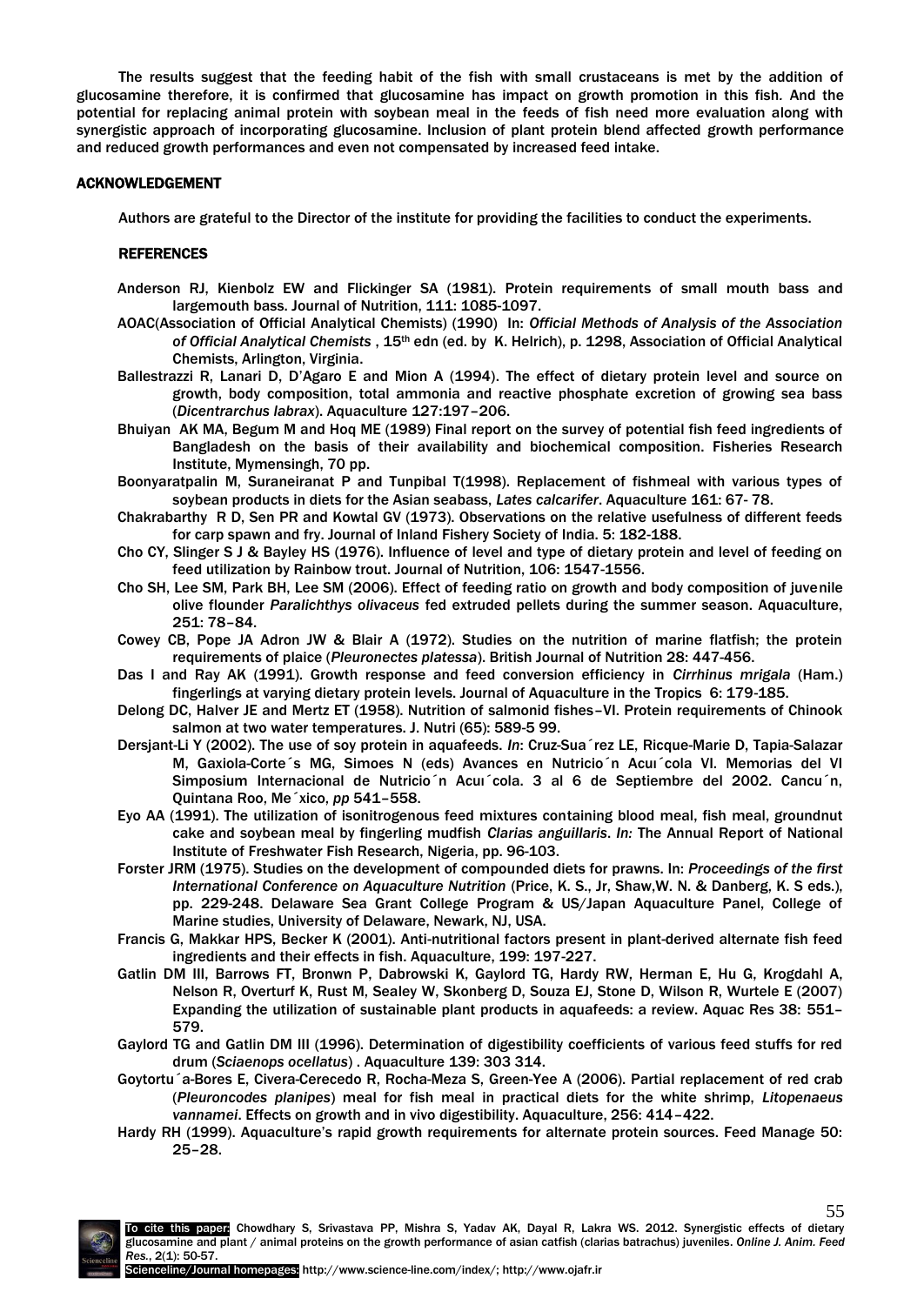- Hardy RW (2006). Worldwide fish meal production outlook and the use of alternative protein meals for aquaculture. En: Editores: Sua´rez LEC, Marie DR, Salazar MT, Lo´pez MGN, Cavazos DAV, Ortega PCAGy. Avances en Nutricio´n Acuı´cola VIII. VIII Simposium Internacional de Nutricio´n Acuı´cola, 15– 17 Noviembre. Universidad Auto´noma de Nuevo Leo´n, Monterrey, Nuevo Leo´n, Me´xico, pp 410–419.
- Heikkinen J, Vielma J, Kemila¨inen O, Tiirola M, Eskelinen P, Kiuru T, Navia-Paldanius D and Von Wright A (2006). Effects of soybean meal based diet on growth performance, gut histopathology and intestinal microbiota of juvenile rainbow trout (*Oncorhynchus mykiss).* Aquaculture, 261: 259–268.
- Horton D. and Wander JD (1980) *The Carbohydrates* Vol I B. New York: Academic Press, 727-728.
- Jamu DM and Ayinla OA (2003). Potential for the development of Aquaculture in Africa Naga, World Fish Center quarterly. 26(3) July-sept 2003.
- Kaushik SJ, Cravedi JP, Lalles JP, Sumpter J, Fauconneau B and Laroche M (1995). Partial or total replacement of fish meal by soybean protein on growth, protein utilization, potential estrogenic or antigenic effects, cholesterolemia and flesh quality in rainbow trout, *Oncorhynchus mykiss*. Aquaculture 133:257–274.
- Kikuchi K (1999) Use of defatted soybean meal as a substitute for fish meal in diets of Japanese flounder (*Paralichthys olivaceus*). Aquaculture, 179: 3–11.
- Kim KD, Kim KM, Kim KW, Kang YJ and Lee SM (2006). Influence of lipid level and supplemental lecithin in diet on growth, feed utilization and body composition of juvenile flounder (*Paralichthys olivaceus*) in suboptimal water temperatures. Aquaculture, 251: 484–490.
- Kim KW, Wang XJ, Bai SC (2002). Optimum dietary protein level for maximum growth of juvenile olive flounder, *Paralichthys olivaceus* (Temminck et Schlegel). Aquaculture Research, 33: 673–679.
- Kitabayashi K, Kurata H, Shudo K, Nakamura K and Ishikawa S (1971). Studies on formula feed for Kuruma prawn- III. On the growth promoting effects of both arginine and methionine. Bulletin Tokai Reg.Fish. Res. Lab., 65: 119-127.
- Krogdahl A° , Bakke-McKellep AM and Baeverfjord G (2003). Effects of graded levels of standard soybean meal on intestinal structure, mucosal enzyme activities and pancreatic response in Atlantic salmon (*Salmo salar*). Aquaculture Nutrition, 9: 361–371.
- Lan CC and Pan BS (1993). In vitro digestibility simulating the proteolysis of feed protein in the midgut gland of grass shrimp (*Penaeus monodon*). Aquaculture, 109: 59-70.
- Leenhouwers JI, Adjei-Boateng SD, Verreth JAJ, Schrama JW (2006). Digesta viscosity, nutrient digestibility and organ weights in African catfish (*Clarias gariepinus*) fed diets supplemented with different levels of a soluble non-starch polysaccharide. Aquaculture Nutrition, 12: 111–116.
- Lovell T (1989). Diet and fish nutrition husbandry. *In:* Halver J.E. (ed) Fish Nutrition. Academic Press, California, London, pp 549-604.
- Martı´nez-Llorens S, Vidal AT, Garcia IJ, Torres MP and Cerda´ MJ (2009). Optimum dietary soybean meal level for maximizing growth and nutrient utilization of on-growth gilthead sea bream (*Sparus aurata*). Aquaculture Nutrition 15: 320–328.
- Mazid MA, Tanaka T, Katayama KL, Simpson C and Chichester O (1979). Growth response of *Tilapia zilli* fingerlings fed iso-caloric feeds with variable protein levels. Aquaculture, (18): 115-122.
- Mollah MF and Alam MS (1990). Effects of different levels of dietary carbohydrate on growth and feed utilization of catfish *(Clarias batrachus*) fry. Indian Journal of Fisheries, 37: 243-249.
- Muzzarelli RAA (1977). Enzymatic synthesis of chitin & chitosan. Occurrence of chitin. *In:* Muzzarelli RAA (Eds.), Chitin, Pregamon Press, NewYork, NY, pp. 5-44.
- Nose T and Arai S (1972). Optimum level of protein in purified diet in eel, *Anguilla japonica.* Bull. Freshwater Fish. Res. Lab., (22): 145-155.
- Ogino C and Saito K (1970). Protein in fish-J. The utilization of dietary protein by young carp. Bull. Jpn. Soc., Set. Fish., (36): 250-254.
- Penaflorida VD (1989). An evaluation of indigenous protein sources as potential component in the feed formulation for the Tiger prawn (*Penaeus monodon*) using essential aminoacid index. Aquaculture 83: 319-330.
- Rao LM and Kumar S (2006). Effect of squillameal on the growth and nutritive value of *Labeo rohita* (Ham.). Asian Fisheries Science 19: 215-225.
- Roseman S (2001). Reflection on glycobiology. Journal of Biology Chemi. 276(45): 41

Satia BP (1974). Quantitative protein requirements of rainbow trout. Prog. Fish. Cult., (36): 80- 85.

- Seenappa D, Devaraj KV (1995). Effect of different levels of protein, fat and carbohydrate on growth, feed utilization and body carcass composition of fingerlings in *Catla catla* (Ham.). Aquaculture, 129: 243– 249.
- Sudaryono A, Tsvetnenko E and Evans LH (1996). Digestibility studies on fisheries by- product based diets for *Penaeus monodon.* Aquaculture, 143(3-4): 331-340.
- Tantikitti C, Sangpong W and Chiavareesajja S (2005). Effects of defatted soybean protein levels on growth performance and nitrogen and phosphorus excretion in Asian seabass (*Lates calcarifer*)*.* Aquaculture 248: 41–50.



56